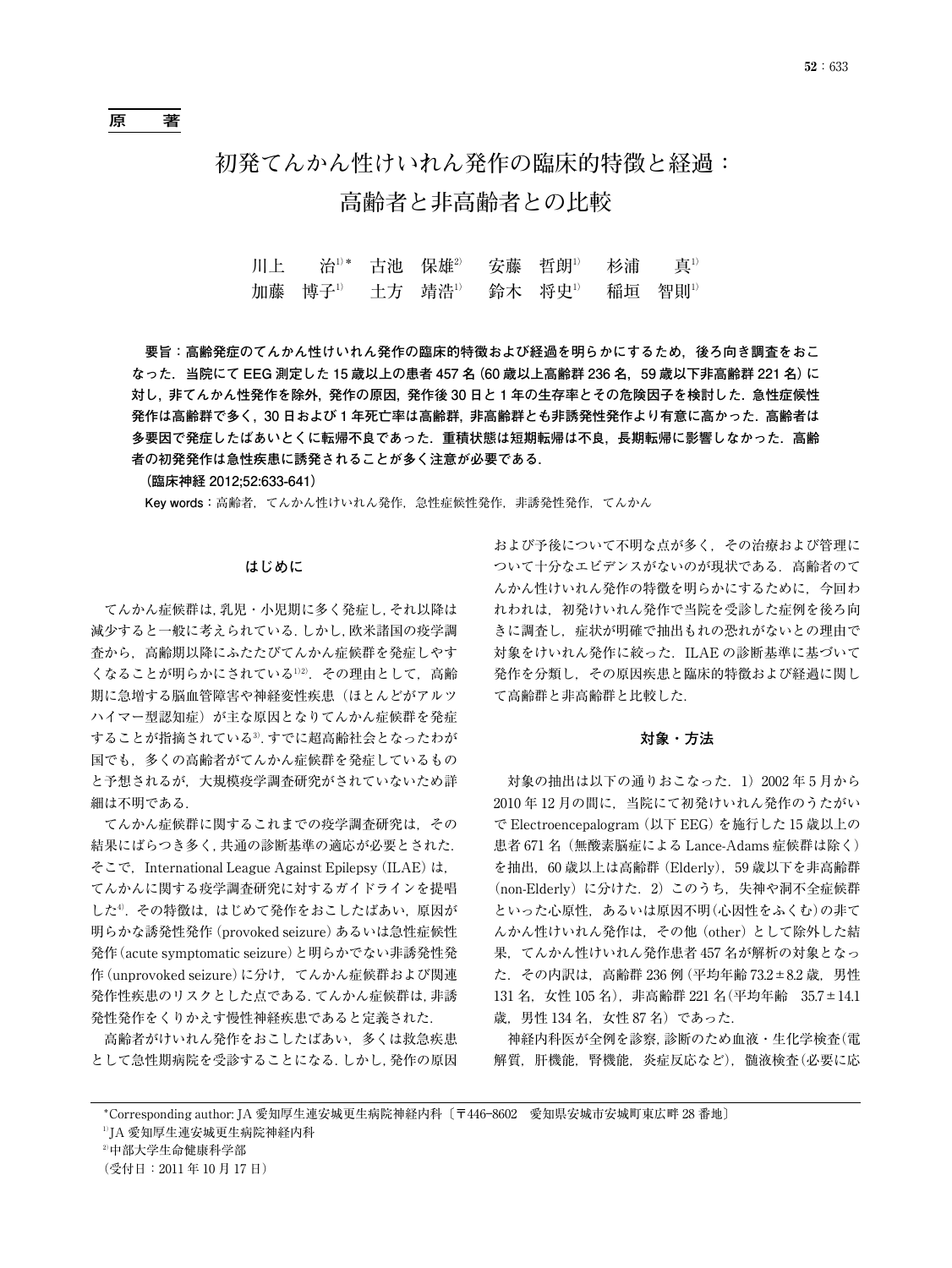

Comparison of etiologies at first seizure between elderly and non-elderly groups.

**Fig. 1** Comparison of etiologies at new-onset convulsive seizure between elderly and non-elderly groups. Acute symptomatic seizures are more likely to occur in elderly group. The ratio of numbers of patients with unprovoked seizure is nearly equal between elderly and non-elderly groups.



(A) Age-/and sex-specific numbers of cases of new-onset epileptic convulsive seizure. Numbers of cases in those aged 60-69 years are the highest. (B) Age-specific adjusted numbers of cases per 100,000 cases of new-onset epileptic convulsive seizure. Numbers of elderly group increase with advancing age. New-onset epileptic convulsive seizures occur more frequently in males, except elderly group with the age of more than 80 years.



Distribution of precipitating causes of acute symptomatic seizure in elderly and non-elderly groups.

**Fig. 3** Distribution of precipitating causes of acute symptomatic seizures in elderly and non-elderly groups. The highest proportion of elderly group attributing to acute symptomatic seizure is cerebrovascular accident, while central nerve system infection in non-elderly group. C.V.A. = cerebrovascular accident, C.N.S. =central nerve system.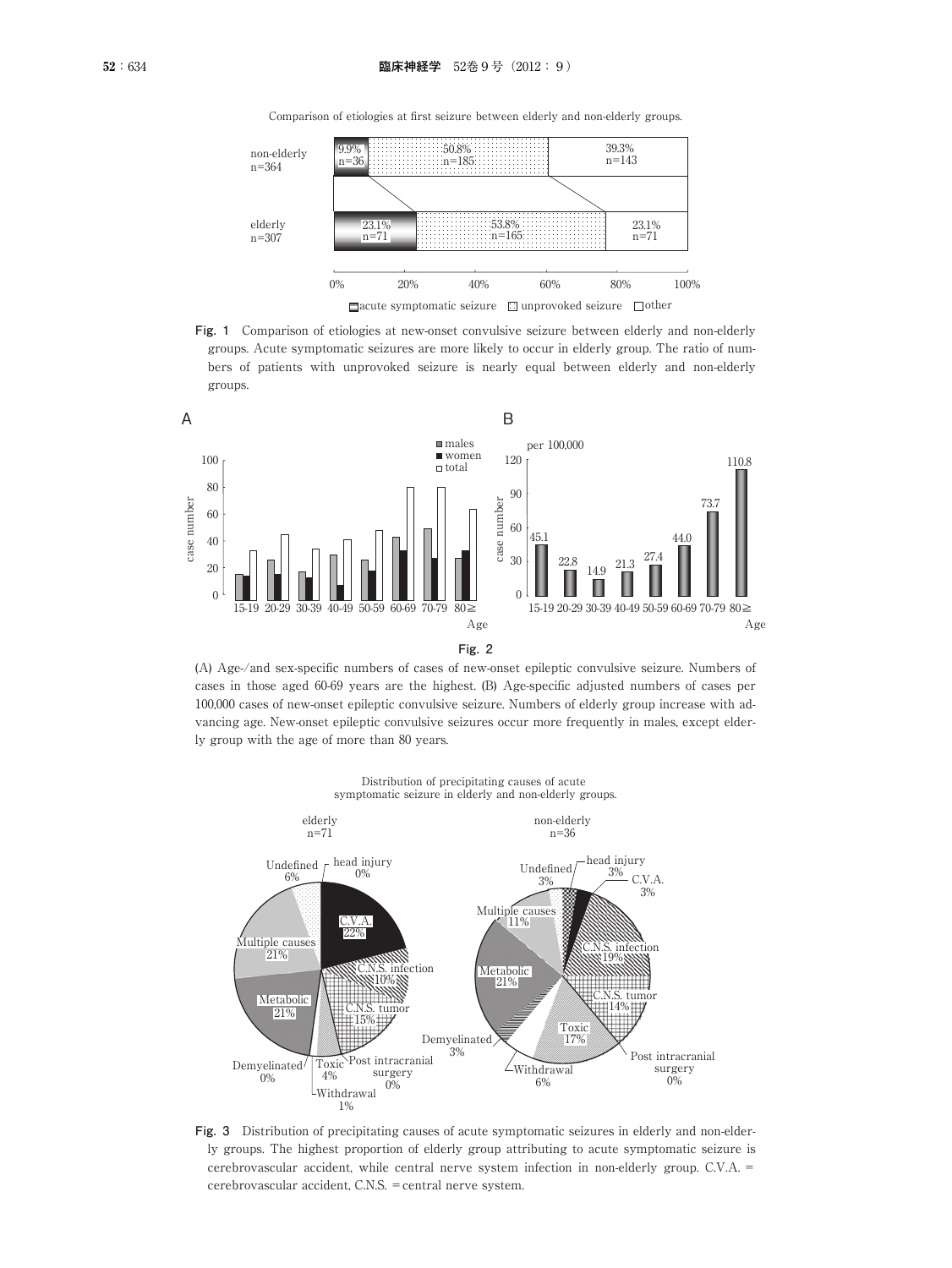

Cumulative mortality in the first 30 days after acute symptomatic

Cumulative mortality in the first 30 days after acute symptomatic seizure and unprovoked seizure in non-elderly group. B



Comparison of mortality in the first 30 days after acute  $\sigma_{10}^{\text{symptomatic seismic between elderly and non-elderly groups.}$ 









(A) Cumulative risk of death in the first 30 days after first acute symptomatic seizure and first unprovoked seizure in elderly group. First acute symptomatic seizure is associated with a significantly higher risk of mortality compared to first unprovoked seizure (by log rank; p<0.001). (B) Cumulative risk of death in the first 30 days after first acute symptomatic seizure and first unprovoked seizure in non-elderly group. Mortality of first acute symptomatic seizure is significantly higher than that of first unprovoked seizure (by log rank;  $p \le 0.001$ ). (C) Comparison of cumulative risk of death in the first 30 days after first acute symptomatic seizure between elderly and non-elderly groups. Risk of death in elderly group tends to be higher than in non-elderly group, but not significantly (by log rank;  $p = 0.196$ ). (D) Comparison of cumulative risk of death in the first 30 days after first unprovoked seizure between elderly and non-elderly groups. There is a significant difference of mortality between elderly and non-elderly groups (by log rank;  $p = 0.0778$ ).

じて),画像診断として頭部 CT または MRI を施行した.検査 所見と病歴からてんかん性けいれん発作については、ILAE のてんかんに関する疫学調査研究に対するガイドラインに基 づいて診断した4).時間的に密接に関係した原因疾患があるも のを急性症候性発作、明らかでないものを非誘発性発作とし た.急性症候性発作の原因として,1)頭部外傷から 7 日以内 (Head injury),2)脳血管障害発症 7 日以内(Cerebrovascular accident: CVA), 3)中枢神経系感染症活動期(CNS infection),4)中枢神経に発症した腫瘍(CNS tumor),5)頭蓋内 脳外科手術の直後(Postintracranial surgery),6)処方薬,薬 剤過剰摂取,アルコールなどの中毒(Toxic),7)アルコール や薬剤の離脱(Withdrawal), 8)脱髄性疾患(Demyelinated), 9) 電解質異常,低血糖,非ケトン性高血糖,低酸素,脳症, 子癇など,代謝異常 (Metabolic), 10)同時におきたいくつか

の状況(Multiple causes), 11)同定困難(Undefined)がある4). 発作型の診断には,てんかん発作の国際分類(1981)をもちい た5).てんかん性けいれん発作が 30 分以上発作が持続したば あい,あるいは意識の回復をみとめない一連の発作が 30 分以 上続くばあいを重積発作とした6). 24 時間以内に群発する発 作や重積発作は,1 回のイベントとした.

てんかん性けいれん発作(急性症候性発作および非誘発性 発作)に関して,観察期間の初発けいれん発作の患者総数を, 10 歳間隔の年齢層および男女別に示した.当院が担当する西 三河南部医療圏 (約100万人)の人口補正し, 人口10万あた りの男女の総患者数を年齢ごとに表示した.経過は,当院通院 期間のカルテ診療録に基づき,死亡有無,非誘発性発作再発の 有無を検討した. 発作発症後の生存率(1カ月, 12カ月)は Kaplan Meier 法,有意差の検定には Log Rank 法をもちいた.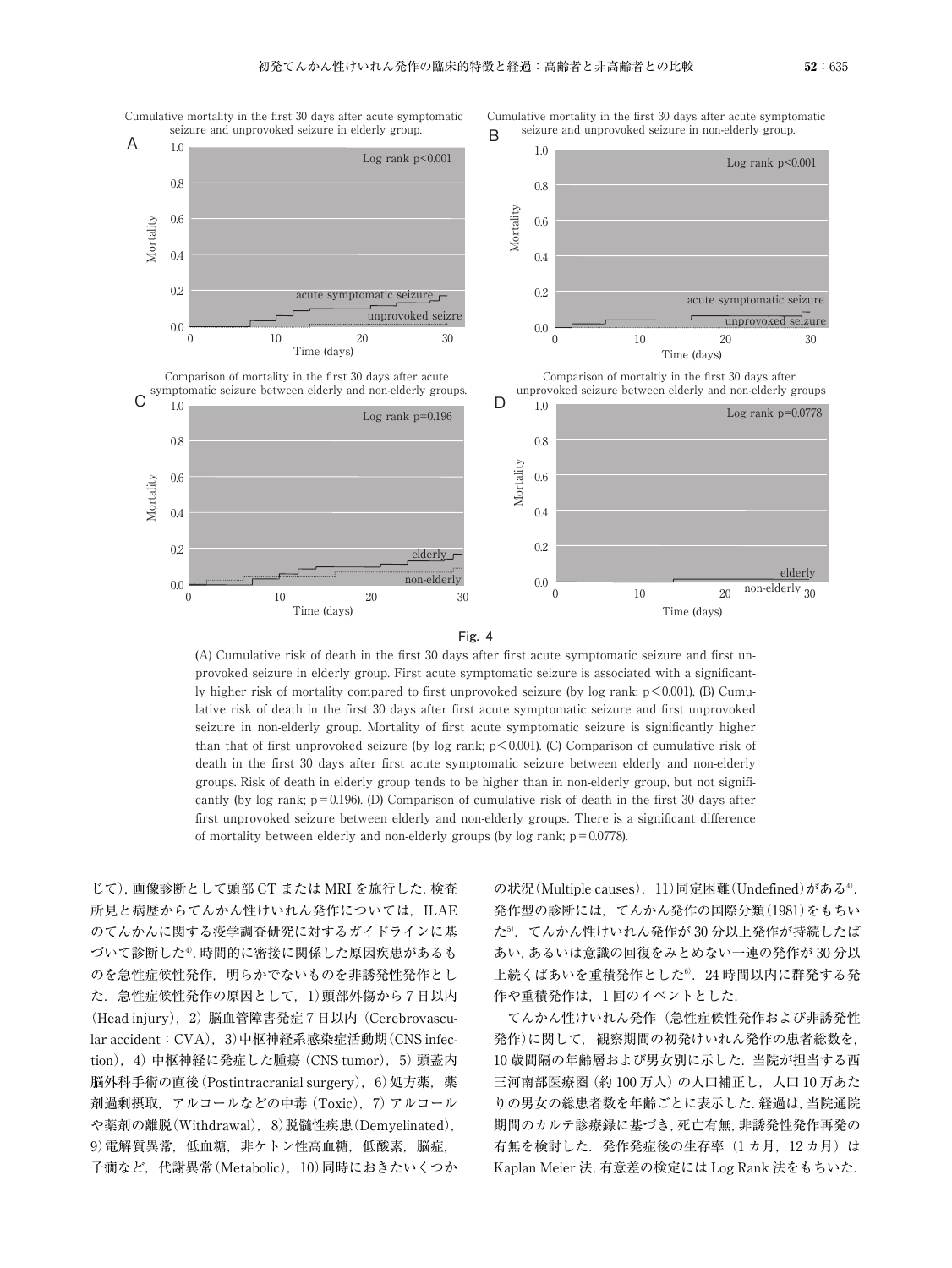



(A) Cumulative risk of one year mortality in the 30-day survivors of first acute symptomatic seizure and unprovoked seizure in elderly group. Individuals with first acute symptomatic seizure have a significantly higher risk of one year mortality compared with first unprovoked seizure (by log rank;  $p \le 0.001$ ). (B) Cumulative risk of one year mortality in the 30-day survivors of first acute symptomatic seizure and unprovoked seizure in non-elderly group. First acute symptomatic seizure has a significant risk of death compared with first unprovoked seizure (by log rank;  $p < 0.001$ ). (C) Comparison of cumulative risk of one year mortality in the 30-day survivors of first acute symptomatic seizure between elderly and non-elderly groups. The risk of death in elderly group is higher but not significantly (by log rank;  $p = 0.0893$ ). (D) Comparison of cumulative risk of one year mortality in the 30-day survivors of first unprovoked seizure between elderly and non-elderly groups. Individuals in elderly group have a significantly higher risk (by log rank;  $p < 0.001$ ).

中途打ち切り例は,それが発生した時点で観察人数から除外  $L$ た. 中途打ち切り例は,1カ月後はいずれも0例あった.12 カ月後は、急性症候性発作の高齢群 71 例中 14 例, 非高齢群 36 例中 6 例, 非誘発性発作の高齢群 165 例中 32 例, 非高齢群 185 例中 30 例であった.急性症候性発作に対する非誘発性発 作の死亡の相対危険率について、非高齢群と高齢群,性別,重 積発作(Status Epilepticus)の有無に関して多重ロジスティッ ク回帰分析をもちいた.P<0.05 を統計的有意差とした.

#### **結 果**

初発けいれん発作の原因を高齢群と非高齢群に分けて示す (Fig. 1). 両群とも, 非誘発性発作がもっとも多く, 高齢群 53.8%,非高齢群 50.9% であった.しかし,急性症候性発作は,

高齢群では 23.2% に対して非高齢群 9.9% と,高齢群に多 かった. 非てんかん性けいれん発作であるその他(ohter)は, 高齢群で多い傾向であった.急性症候性発作および非誘発性 発作の患者総数を男女別に示す(Fig. 2A).80 歳未満ではいず れの年齢層も男性が女性より多く,20 歳代でいったんピーク となっているが,実際は 15 歳から 19 歳がピークであること が予想される.30 歳以降は,男女とも減少するが,60 歳を超 えると急激な増加を示した.Fig. 2B は,人口 10 万人あたりの 患者数を示す.10 歳代と 60 歳以降の高齢群でピークがあり, とくに 80 歳以上は急増する傾向がみとめられた.

急性症候性発作の原因疾患を高齢群,非高齢群に分けて Fig. 3 に示す.高齢群,非高齢群とも感染性,代謝性は多いが, 高齢群では脳血管障害,多要因が多い点で非高齢群とこと なっていた.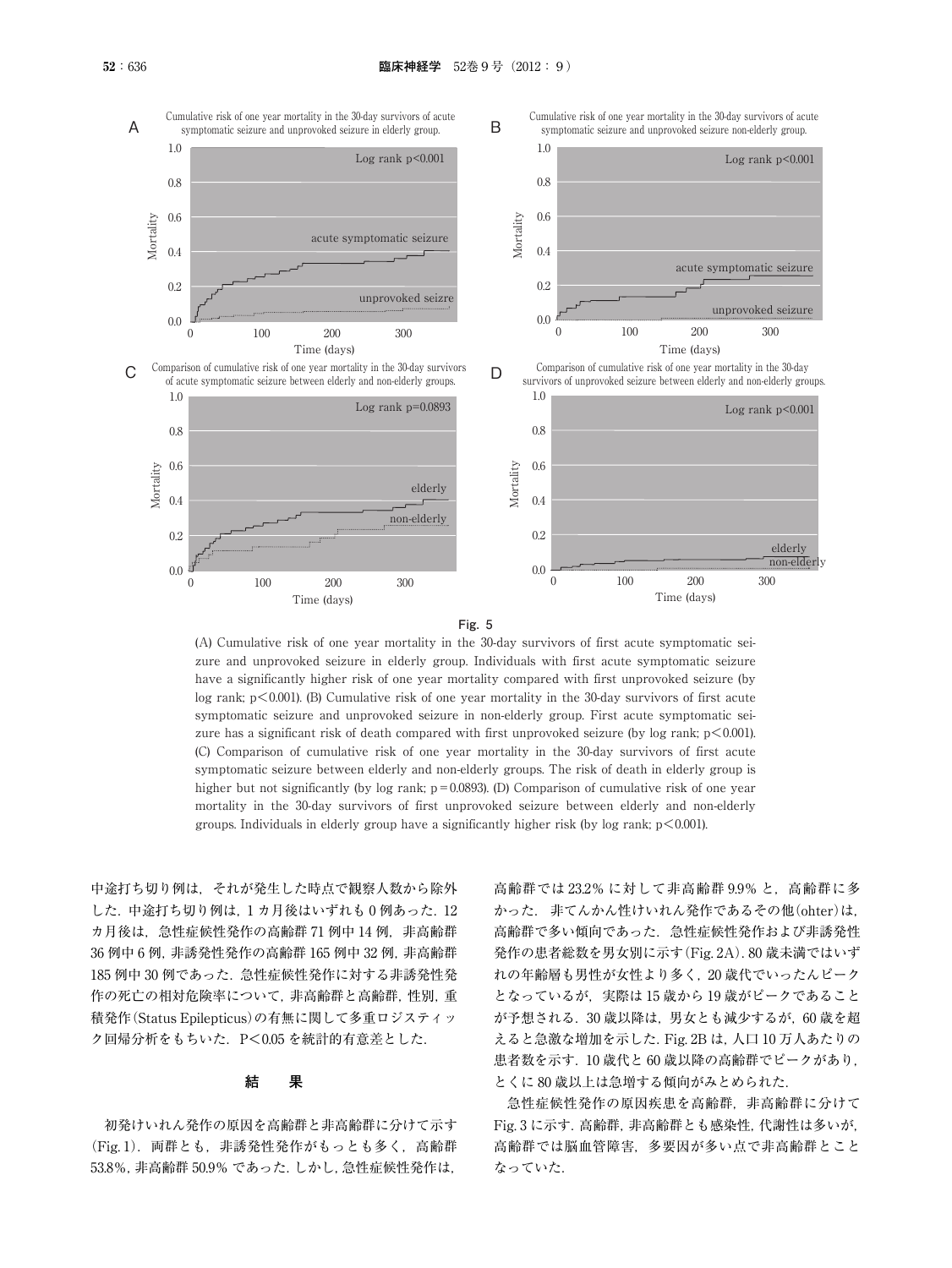| Variable                            | $N$ (% dead) | RR (95% CI)            |  |
|-------------------------------------|--------------|------------------------|--|
| 30-day mortality                    |              |                        |  |
| First seizure                       |              |                        |  |
| Acute symptomatic seizure           | 107(15.0)    | 1 (referent)           |  |
| First unprovoked seizure            | 350 (1.3)    | $0.06$ $(0.01 - 0.18)$ |  |
| Age                                 |              |                        |  |
| Young (15-59)                       | 221 (1.8)    | $0.54(0.16-1.59)$      |  |
| Elderly $(\geq 60)$                 | 236 (6.8)    | 1 (referent)           |  |
| Gender                              |              |                        |  |
| Female                              | 202 (5.9)    | 1 (referent)           |  |
| Male                                | 267 (3.0)    | $0.71(0.25-1.99)$      |  |
| Status Epilepticus                  |              |                        |  |
| Yes                                 | 46 (15.2)    | $5.2(1.75-15.2)$       |  |
| N <sub>0</sub>                      | 423 (3.1)    | 1 (referent)           |  |
| lyear mortality in 30 day survivors |              |                        |  |
| First seizure                       |              |                        |  |
| Acute symptomatic seizure           | 91 (23.1)    | 1 (referent)           |  |
| First unprovoked seizure            | 346 (4.0)    | $0.29(0.14-0.61)$      |  |
| Age                                 |              |                        |  |
| Young (15-59)                       | 217 (3.7)    | $0.20(0.07-0.47)$      |  |
| Eledrly $(\geq 60)$                 | 220 (11.4)   | 1 (referent)           |  |
| Gender                              |              |                        |  |
| Female                              | 197 (8.6)    | 1 (referent)           |  |
| Male                                | 240 (7.1)    | $0.75(0.36-1.55)$      |  |
| <b>Status Epilepticus</b>           |              |                        |  |
| Yes                                 | 40 (12.5)    | 1.26 (0.40-3.36)       |  |
| N <sub>0</sub>                      | 397 (7.1)    | 1 (referent)           |  |

**Table 1** Factors affecting 30-day and 1-year mortality.

初発発作後 30 日以内の短期死亡率を示す (Fig. 4). A は, 高齢群における急性症候性発作と非誘発性発作との比較であ る.急性症候性発作の死亡率が有意に高かった.B は,非高齢 群における比較であるが,同様に急性症候性発作が有意に転 帰不良であった.C は,急性症候性発作の死亡率について高齢 群と非高齢群で比較したものである.D は,非誘発性発作の死 亡率を高齢群と非高齢群で比較したものである.いずれも高 齢群で転帰不良の傾向であったが有意差はみとめられなかっ た.

Fig. 5 は,発症 30 日時点の生存者のうち 1 年以内の長期死 亡率を示す.高齢発症の急性症候性発作と非誘発性発作との 比較では、急性症候性発作が有意に転帰不良であった(A). 非高齢群での比較でも,同様に急性症候性発作が有意に転帰 不良であった(B). 急性症候性発作の転帰を高齢群と非高齢 群で比較すると,高齢群が転帰不良の傾向であったが,両群に 有意差はみとめなかった (C). しかし, 非誘発性発作では, 高齢群は有意差をもって転帰不良であった (D).

Table 1 は,発作後 30 日以内の死亡および 30 日時点の生 存者で 1 年以内の死亡寄与率(ハザード比)を示す.30 日以 内の死亡に関しては,急性症候性発作,重積状態で発症が独立 した有意なリスクであった.30 日時点の生存者で 1 年以内の 死亡に関しては,急性症候性発作,高齢が独立した有意な死亡 のリスクであった.

はじめて急性症候性発作あるいは非誘発性発作を発症した 後,非誘発性発作の再発率を年齢別,発作型別に比較したもの

を示す(Fig. 6).高齢群における急性症候性発作と非誘発性発 作後の比較では、非誘発性発作が有意に高かった (A). 非高 齢群においても,同様に非誘発性発作が有意に高かった(B). 急性症候性発作後の再発率を高齢群と非高齢群で比較する と,高齢群が高い傾向であったが有意差はみとめなかった (C).非誘発性発作後の再発率でも,高齢群は高い傾向を示し たが有意差はなかった (D).

Table 2 は、転帰不良となった急性症候性発作の原因疾患 を示す.両群とも進行性の神経疾患で転帰不良となった.とく に,高齢群における 30 日以内の転帰不良例は,多要因が 12 例中 8 例と過半数を占めていた.

### **考 察**

今回の調査研究により,わが国でも高齢になるとてんかん 性けいれん発作を発症しやすくなることが明らかとなった. 高齢者には急性症候性発作が多く,短期転帰が不良例は複数 の要因で発症したばあいが多いこと、非誘発性発作後1年以 内の長期転帰が不良であることが特徴であった.一方,高齢者 および非高齢者とも,急性症候性発作の転帰は短期,長期とも 不良であった.重積発作は短期的には転帰不良であるが,長期 転帰には影響がなかった.

急性症候性発作の年間発生率は、Anneres らが長期間後ろ 向き調査研究で報告している<sup>7</sup>. これによると, 1 歳未満の新 生児で最多となり,その以降は減少するが,高齢者でふたたび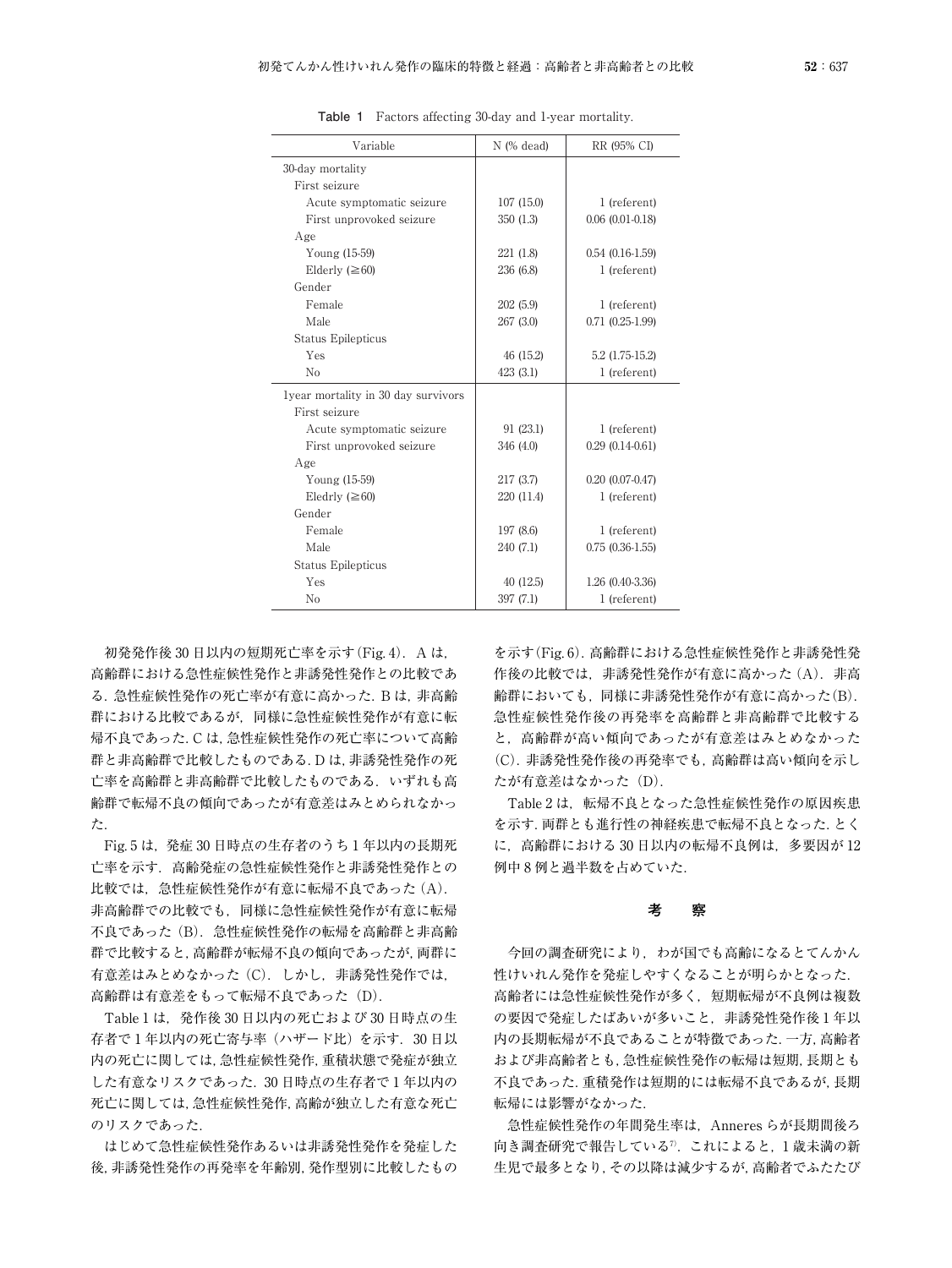



(A) Cumulative probabilities of subsequent unprovoked seizure after first acute symptomatic seizure and first unprovoked seizure in elderly group. First unprovoked seizure group has a significantly higher risk of subsequent unprovoked seizure compared to first acute symptomatic seizure group (by log rank;  $p<0.001$ ). (B) Cumulative probabilities of subsequent unprovoked seizure after first acute symptomatic seizure and first unprovoked seizure in non-elderly group. First unprovoked seizure group has a significantly higher risk of subsequent unprovoked seizure compared to first acute symptomatic seizure group (by log rank;  $p<0.001$ ). (C) Comparison of cumulative probabilities of subsequent unprovoked seizure after first acute symptomatic seizure between elderly and non-elderly groups. There is a significant difference between between elderly and non-elderly groups (by log rank;  $p = 0.2724$ ). (D) Comparison of cumulative probabilities of subsequent unprovoked seizure after first unprovoked seizure between elderly and non-elderly groups. There is a significant difference between between elderly and non-elderly groups, but slighter higher in elderly group (by  $log$  rank;  $p = 0.0684$ ).

増加し,80 歳以上は 3.7% と新生児と同等であることがわ かった.また,地域住民を対象とした英国の疫学研究による と,初発発作のうち急性症候性発作の占める割合は 21% で あった8).一方,Olafsson らの大規模前向き調査研究によっ て,非誘発性発作の年間発生率は,全体として人口 10 万人に 対して 56.8 人, 1 歳以下 130 人, 65 歳以上 110.5 人, さらに 75 歳から 84 歳は 168.5 人と高齢になるほど発生率が上昇す ることが明らにされた9).担当する医療圏の全患者を当院がカ バーしていないため,正確な発生率を求めた訳ではないが,本 研究により欧米と同様にわが国でも高齢になるとてんかん性 けいれん発作が増加することが示唆された. 性別では, 15 歳から79 歳までは男性が多く、80 歳を超えると女性が多く

なる.これは,平均寿命が影響しているものと考えられる.急 性症候性発作の原因疾患は,非高齢群では感染症,代謝性,高 齢者では脳血管障害がもっとも多く,これは Anners らの結 果<sup>7</sup>と一致するものであった. しかし, 多要因については Anners らは検討していない. 本研究により、多要因で急性症候 性発作を発症するとその転帰はきわめて悪いことが高齢者の 特徴であることが明らかとなった.

予後・転帰に関する研究は,30 日以内の短期に関するもの が多く, Beghi らの 4 研究のレビューがある10). 彼らは, 初発 発作後の死亡率は,発作のない集団とくらべて有意に上昇す るが,発作の原因により死亡率がことなることを報告した. Hesdorffer らは、急性症候性発作と非誘発性発作を ILAE の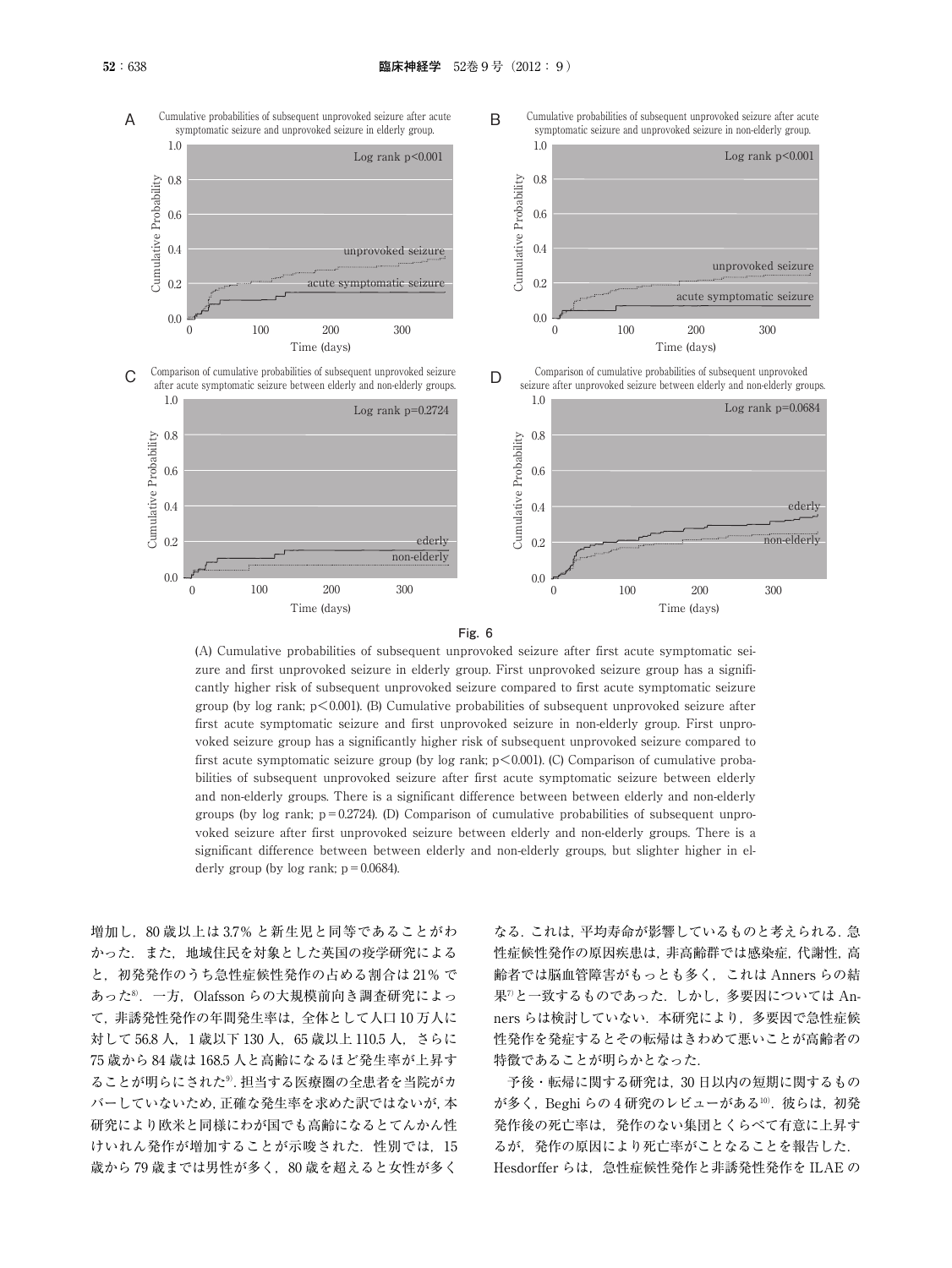|                           | 30 day mortality  |         | One year mortality * |         |  |
|---------------------------|-------------------|---------|----------------------|---------|--|
|                           | young             | elderly | young                | elderly |  |
| Head injury               | 0                 |         |                      |         |  |
| CVA                       | 0                 |         |                      |         |  |
| CNS infection             | 0                 |         |                      | 2       |  |
| CNS tumor                 | 0                 |         |                      |         |  |
| Post intracranial surgery | 0                 |         |                      |         |  |
| <b>Toxic</b>              | 0                 |         |                      |         |  |
| Withdrawal                |                   |         |                      |         |  |
| Demyelinated              | $\mathbf{\Omega}$ |         |                      |         |  |
| Metaboilc                 |                   |         |                      |         |  |
| Multiple causes           | 4                 | 8       |                      |         |  |
| Undefined                 | 0                 | 2       |                      |         |  |
| total                     |                   | 12      |                      | 12      |  |

**Table 2** Comparison of precipitating causes of acute symptomatic seizures in terms mortality between elderly and young groups.

分類4)をもちいて区別し,発症 30 日の短期転帰と発症 10 年の 長期転帰を比較したところ,急性症候性発作は短期転帰のみ 不良であることを明らかにした11)12).急性症候性発作は,てん かん症候群へ移行する例もあるため,両者を区別するには賛 否両論がある13)14).Hesdorffer らは,急性症候性発作と非誘発 性発作の転帰に差があることから,発作の病態がことなるこ と,そして両者の差別化の重要性を主張している.

長期予後に関しては、Loiseau らのコホート研究がある15). 彼らは,初発発作の症例を ILAE のてんかん症候群の分類16), およびてんかんに関する疫学調査研究に対するガイドライ ン4)に基づいて診断したところ,1 年予後は急性症候性発作と 候性てんかん患者が不良であったこと,死亡は基礎疾患によ るものが多く,発作が原因で死亡する例は少ないことを報告 した. 彼らは, 治療方針, 予後を判断するには, ILEA の診断 基準が有用と結論した.本研究でも,急性症候性発作は非誘発 性発作と比較して,高齢群,非高齢群とも 30 日以内の短期死 亡率および 1 年の長期死亡率が不良であった.とくに,急性症 候性発作は高齢者に多く,いったん発症すると,30 日以内の 死亡率が 20% ときわめて転帰不良であった.この結果は前述 の Hesdorffer らの報告の 65 歳以上の 30 日以内の死亡率 23.2% と一致するもので、初発発作時に急性症候性発作と非 誘発性発作の鑑別は予後予測の点からも重要であることが示 された.一方,重積状態は,高齢群,非高齢群とも 30 日以内 の短期転帰は不良であったが,1 年以内の有意な死亡リスク ではなかった.急性症候性発作の発症後 1 年以内の死亡有事 率が非誘発性発作より有意に高いことを考慮すると,Loiseau らが述べている通り,30 日以降の転帰に,けいれん発作の重 症度より, 発作の原因疾患が影響することが考えられる. ま た,非誘発性発作後 30 日以内の転帰は,年齢に差はみとめら れなかったが,1 年後の転帰は,高齢群が不良であった.これ は,高齢群では神経疾患を合併する症候性てんかんが非高齢 群より多いことが理由にあげられる.本研究では,急性症候性 発作および非誘発性発作とも非誘発発作の再発率,すなわち てんかん症候群への移行率について,高齢群は非高齢群と比

較して高い傾向を示したが,有意差はみとめられなかった.こ れは,若年者に比較して高齢者では初回発作後の再発率が高 いとするこれまでの報告17)と反する結果であった. この理由 として,高齢発症の非けいれんてんかん発作に再発作が多い と報告されているが18),本研究では調査対象をけいれん発作 に限定したため再発作が少なかった可能性がある.

急性症候性発作の治療に関する総説を Barbara らが発表 している19).彼らは,発作の治療と同時に発作の原因疾患の治 療も重要と述べている.本研究の結果から,高齢者の初発発作 を診察するばあい,発作の原因疾患の存在の有無を明らかに することが重要であり,初期対応としては,けいれんに対する 治療と同時に,原因疾患の確定とその治療を適切かつすみや かにおこなうことが必要とされる.高齢者のてんかん性けい れん発作の原因疾患は中枢神経疾患が多く,これらは主に神 経内科医が担当する疾患である.ところが,日本てんかん学会 会員のうち神経内科医が占める割合はわずか 16.7% (2011 年)と少なく,高齢発症のてんかん症候群および関連疾患を専 門とする臨床医が少ないのが現状である. 超高齢社会となっ たわが国では,今後けいれん発作を発症する高齢者が増加す ることが予想される.こうした状況で,救急疾患として高齢発 症のけいれん発作を診療する機会の多い神経内科医の役割は 重要と考えられる.本研究は,一施設での後ろ向き研究のため 信頼性には限界があるが,わが国における急性期病院を受診 する高齢者の初発発作,とくに急性症候性発作に関する臨床 的特徴を示した点では重要である.同時に今後は,多施設間に おける大規模前向き調査研究が必要であり,今回の結果の検 証する必要性が課題として残された.

※本論文に関連し,開示すべき COI 状態にある企業,組織,団体 はいずれも有りません.

## **文 献**

1) Hauser WA. In: Rowan AJ, Ramsay RE, editors. Epidemiology of Seizures and Epilepsy in the Elderly. Boston: Butterworth-Heinemann; 1997. p. 7-18.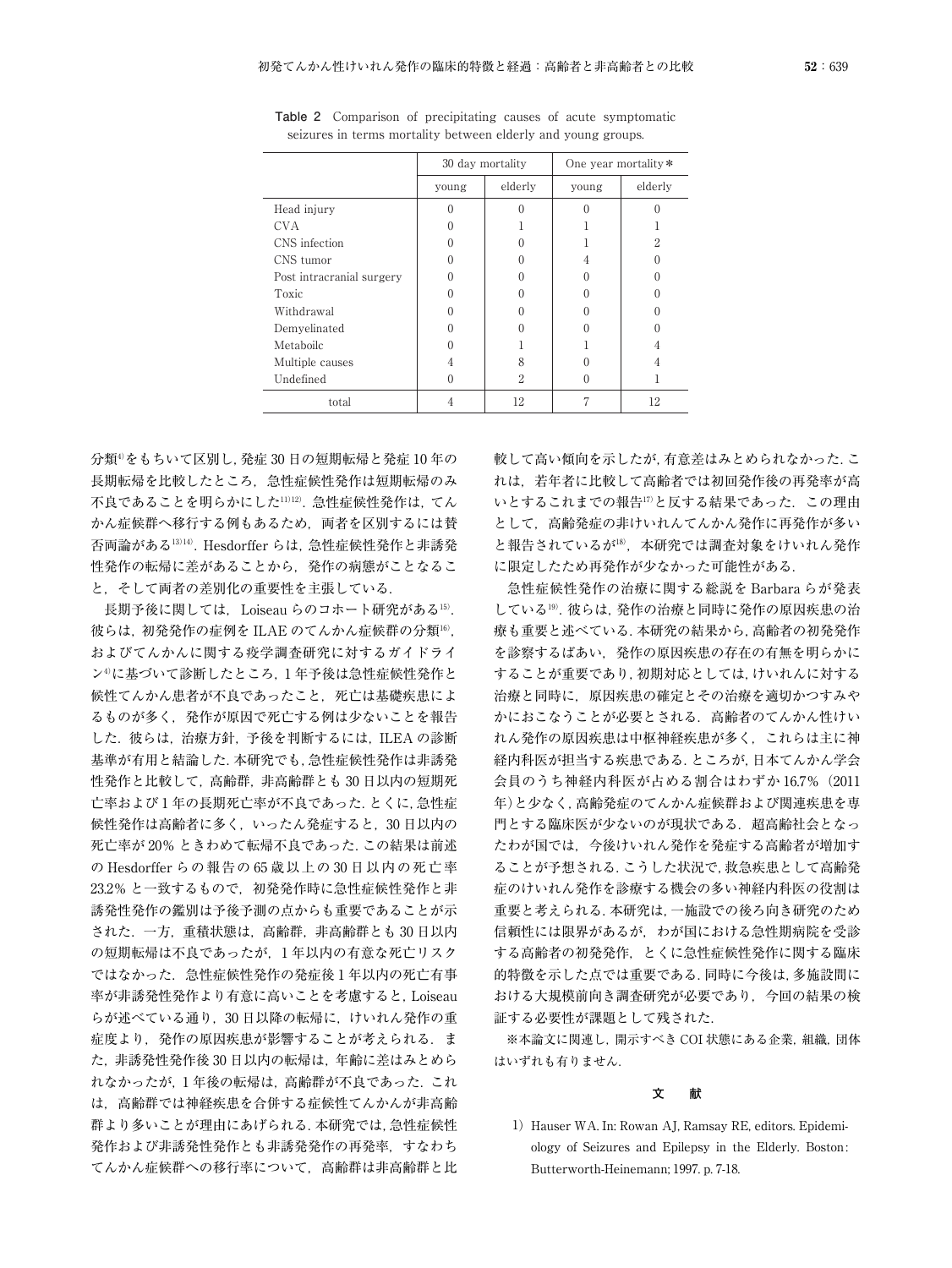- 2) Wallace H, Shorvon S, Tallis R. Age-specific incidence and prevalence rates of treated epilepsy in an unselected population of 2,052,922, and age-specific fertility rates of women with epilepsy. Lancet 1998;352:1970-1973.
- 3)Li X, Breteler M, De Bruyne M, et al. Vascular determinants of epilepsy: the Rotterdam study. Epilepsia 1997;38: 1216-1220.
- 4) Commission on Epidemiology and Prognosis of International League Against Epilepsy: Guidelines for epidemiologic studies on epilepsy. Epilepsia 1993;34:592-596.
- 5) Commission on Classification and Terminology of the International League Against Epilepsy. Proposal for revised clinical and electroencephalographic classification of epileptic seizures. Epilepsia 1981;22:489-501.
- 6) Hauser WA. In: Delgado-Escueta A, Wasterlain C, Treiman D, et al, editors. Status epilepticus: mechanisms of brain damage and treatment. New York: Raven Press; 1983. p. 3-14.
- 7)Annegers JF, Hauser WA, Lee R-J, et al. Incidence of Acute Symptomatic Seizures in Rochester, Minnesota, 1935-1984. Epilepsia 1995;36:327-333.
- 8) Sander JWAS, Hart YM, Johnson AL, et al. National General Practice Study of Epilepsy: newly diagnosed epileptic seizure in a general population. Lancet 1990;336:1267- 1271.
- 9) Olafsson E, Ludvigsson P, Gudmundsson G, et al. Incidence of unprovoked seizures and epilepsy in Iceland and assessment of the epilepsy syndrome classification; a pro-

spective study. Lancet Neurol 2005;4:627-634.

- 10) Beghi E, Leone M, Solari A. Mortality in Patients with a First Unprovoked Seizure. Epilepsia 2005;46:40-42.
- 11) Hesdorffer DC, D'Amelio M. Mortality in the First 30 Days Following Incident Acute Symptomatic Seizures. Epilepsia 2005;46 (Suppl 11):43-45.
- 12) Hesdorffer DC, Benn EK, Cascino GD, et al. Is a first acute symptomatic seizure epilepsy? Mortality and risk for recurrent seizure. Epilepsia 2009;50:1102-1108.
- 13) Shorvon S, Guerrini R. Acute symptomatic seizures-Should we retain the term? Epilepsia 2010;51:722-723.
- 14) Beghi E, Carpio A, Forsgren L, et al. Recommendation for a definition of acute symptomatic seizure. Epilepsia 2010; 51:671-675.
- 15) Loiseau P, Loiseau J, Picot M, One-Year Mortality in Bordeaus Cohort: The Value of Syndrome Classification. Eplepsia 2005;46:11-14.
- 16) Commission on Classification and Terminology of the International League Against Epilepsy. Proposal for revised classification of epilepsies and epileptic syndromes. Epilepsia 1989;30:389-399.
- 17) Bergey GK. Initial treatment of epilepsy: Special issues in treating the elderly. Neurology 2004;63 (Suppl 4):S40-S48.
- 18) Ramsay RE, Macias FM, Rowan AJ. Diagnosing epilepsy in the elderly. Int Rev Neurobiol 2007;81:129-151.
- 19) Koppel B S. Treatment of acute and remote symptomatic seizures. Curr Treat Options Neurol 2009;11:231-241.